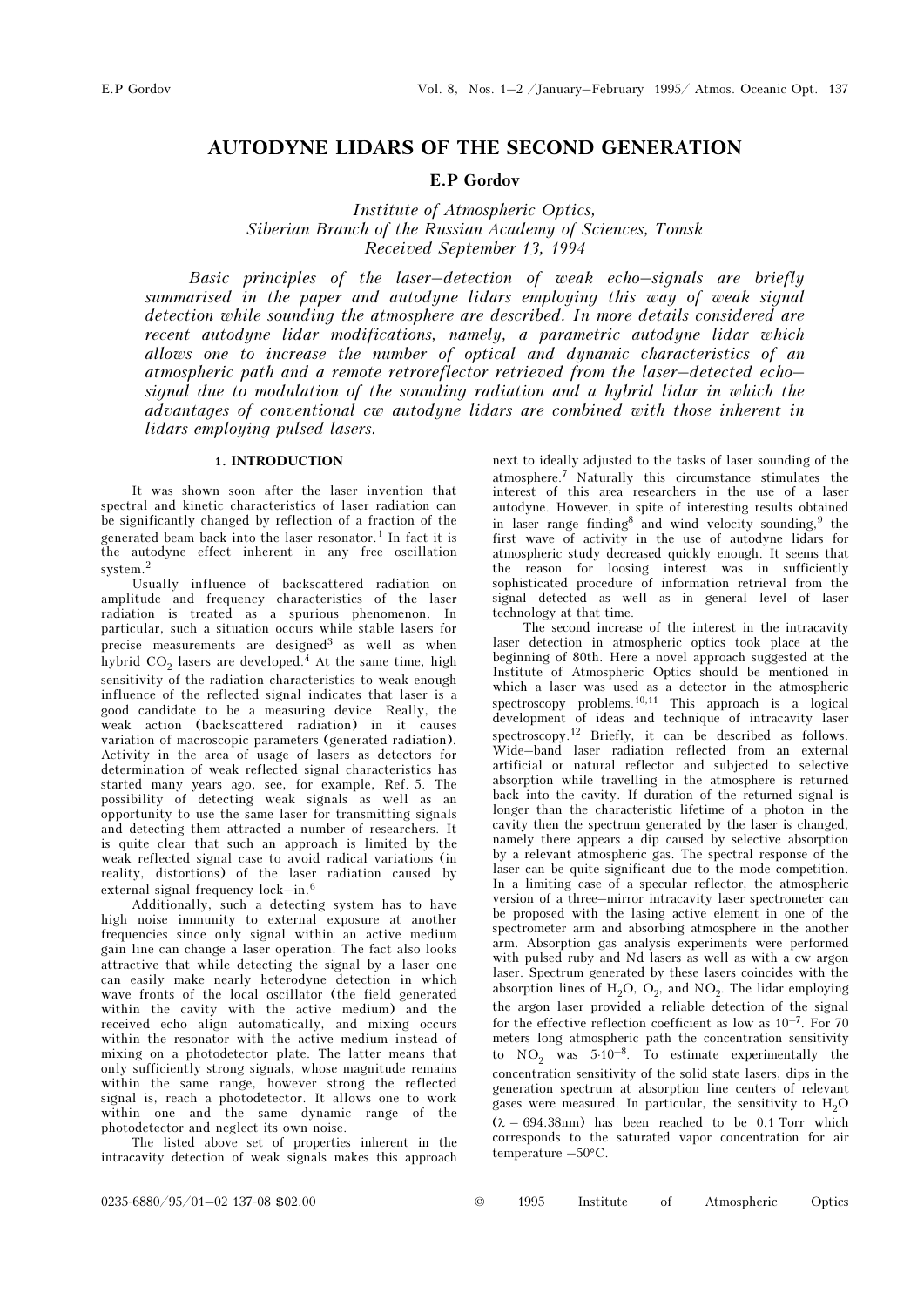It is quite clear from the standpoint of lasing physics that the approach developed is aside from the conventional autodyning, and below we will not discuss these interesting results.

The first publication, in which a theoretical description of operation of the autodyne lidar for wind velocity measurements was given, seems to be the paper by Churnside.13 Signal–to–noise ratio behavior near and far above the lasing threshold determined by him is in a good agreement with his own experiments.14 Unfortunately, while the problem was formulated, the echo influence was taken into account only via the variation of the output mirror effective reflection coefficient which makes incomplete the results obtained. From the position of electrodynamics, an influence of an external signal on the field within the cavity should be considered via the boundary conditions for the relevant Maxwell equations on the output mirror.<sup>15</sup>

Nowadays the problem of using a laser as an element of a lidar receiving system is discussed in literature more and more intensely. The First Workshop on Optical Amplifiers for Lidar Applications<sup>16</sup> and Autodyne Lidars Section in the program of the last Conferences on Coherent Laser Radar well demonstrate an increase of interest in this research.17,18

In this paper after brief description of basic physics of the conventional autodyne lidar operation, novel types of autodyne lidars suggested and designed at the Institute of Atmospheric Optics are considered in more details. These are a "parametric" autodyne lidar<sup>19</sup> using which (owing to modulation of sounding radiation) one can retrieve simultaneously a set of optical and dynamic characteristics of a remote retroreflector and the hybrid autodyne lidar which in virtue of employing a hybrid laser instead of traditional cw generators as a transceiver has an enhanced sensitivity and range of operation.<sup>20</sup>

#### 2. BASICS PRINCIPLES OF THE AUTODYNE LIDAR OPERATION

Typical autodyne lidar is schematically presented in Fig. 1. Here 1 and 2 are laser cavity mirrors whose reflection coefficients are  $R_1$  and  $R_2$ , respectively, 3 denotes an active medium, and 4 is a remote retroreflector which might be a remote mirror, an aerosol layer, or a topographic target.



As it was mentioned above, we restrict ourselves by case of sufficiently weak signal typical for sounding. The latter case means also a possibility of avoiding completely situation when an external signal frequency matches the lased radiation.5 A weak reflected signal returns into the laser cavity at a shifted frequency. Typical situation occurring within the cavity is shown in Fig. 2. Here the solid line shows the generation contour with the center at frequency ω, the dashed line is for the reflected signal at frequency ω′, and the gain profile is pictured by the dot– and–dash line. To change significantly characteristics of the field within the cavity, the reflected signal should be at

least in the domain where the gain coefficient is more then unity. The signal returned into the gain domain will be amplified, and if the geometry of the cavity allows the oscillation with the signal frequency then due to a number of passes the amplification can be quite significant. As shown in Ref. 21, an additional wave whose frequency is shifted to the opposite from signal side appears under the influence of the returned signal. By analogy with the four– wave processes, this wave was called the image one.



Enrichment of the laser generation spectrum under the influence of a weak external signal opens some novel possibilities of detecting the latter. The most obvious case is direct detection of the intracavity field intensity at frequency ω′ (the amplified signal). One can also measure the intensity at the image wave frequency  $\omega_1$ . Simultaneous measurements of both waves behavior will be informative as well. It should be mentioned that mixing of the two oscillations with amplitudes of different orders within the cavity results in beats which looks like fine–structural intensity modulation of the laser emission. A number of opportunities to make measurements in the system under consideration allows one to choose the most optimum way for determining those characteristics of the reflected signal which are of importance for a particular problem of laser sounding. As for specific ways to perform measurements of the intracavity field intensity, one can send to a photodetector the field leaving the cavity through the rear mirror of the laser <sup>22</sup> or the wave reflected from the laser output Brewster window.<sup>23</sup>

Theoretical study of the conventional autodyne phenomenon in lasers was performed many times.<sup>2</sup> So far the most complete and detailed consideration which includes analysis of noise behavior is given in Ref. 24 by Loudon with coworkers. It should be added that these results allow one to make optimization of optical elements of an autodyne lidar leading to maximum SNR for a chosen place for the detector.

#### 3. PARAMETRIC AUTODYNE LIDAR

Direct use of the laser autodyning in lidars can be done when a reflected signal is frequency–shifted from a sounding radiation, what takes place when either remote retroreflector or a lidar (say, airborne or spaceborne lidar) moves. In such a way some interesting lidar systems were developed, for example, the autodyne  $CO<sub>2</sub>$  lidar for determination of characteristics of remote retroreflector motion25 and the Nd:YAG lidar for remote measurements of aerosol dynamic and microphysical properties.<sup>26</sup> However, suggested in Ref. 19 parametric autodyne lidar has significantly larger potential. The sounding radiation in it is periodically modulated directly within the laser cavity, say by fine oscillations of the output mirror, whose frequency Ω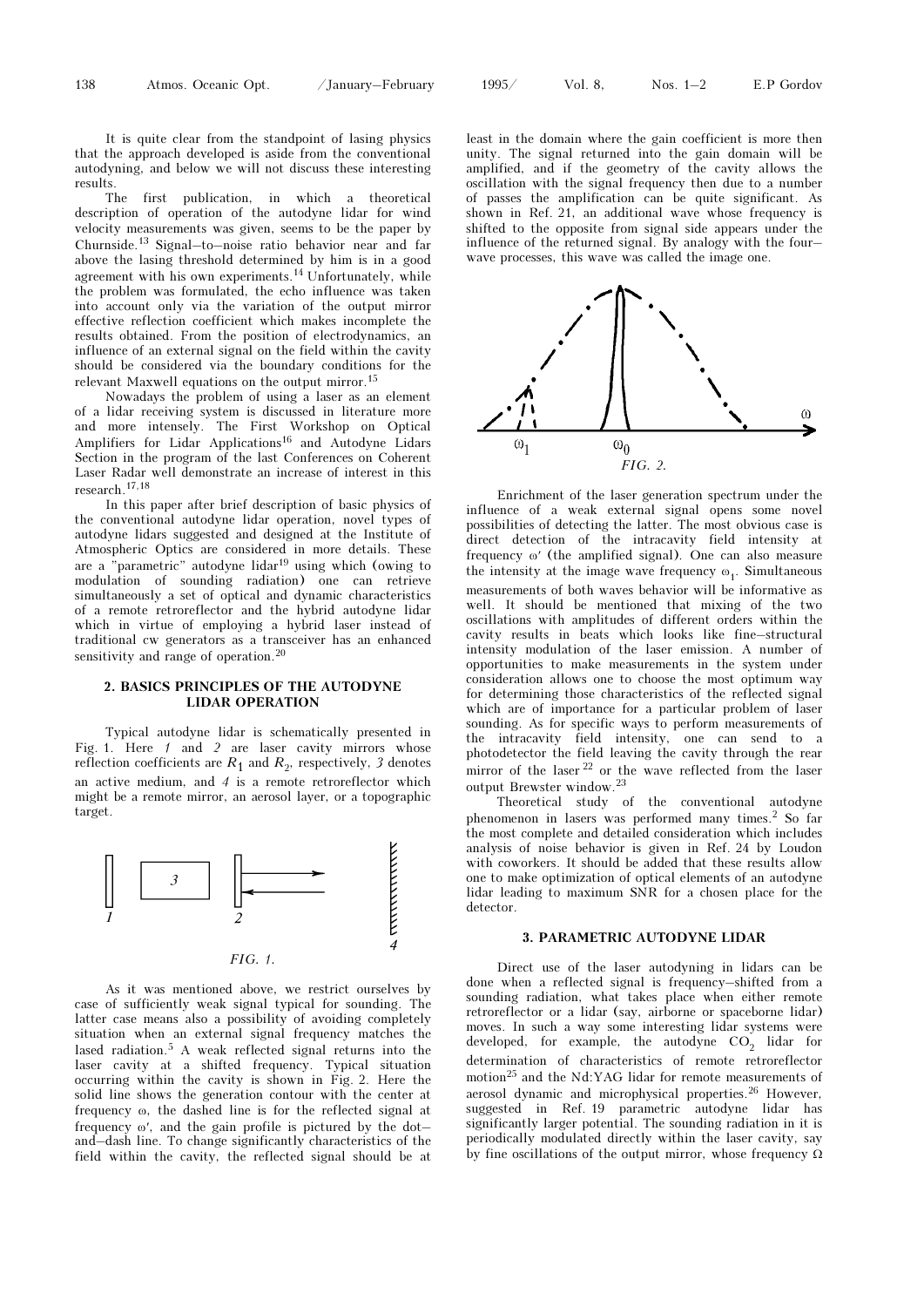is chosen in such a way that the signal travelling time to and from the retroreflector is shorter than a period of oscillations. As a result, the echo returned into the cavity has the frequency different from the frequency of probing signal  $\omega(t)$ . Mixing of these oscillations leads to appearance of beats in the cavity with two characteristic frequencies, namely,  $\Omega$  and the difference frequency  $\Delta\omega(t)$ . The latter explicitly depends on the distance  $L$  to the reflector. The modulation index at the difference frequency depends on the echo–signal intensity, that is, on the losses occurring at signal propagation (aerosol scattering, absorption along the path, and the target reflection coefficient). Analysis of the field appeared within the cavity under influence of the received weak signal, performed within the framework of the gas laser model, yielded the following equation for the field intensity:

$$
I(t) = I_0 + \Delta I(t),\tag{1}
$$

where  $I_0$  is the stationary solution to the laser equation for the case of immovable output mirror, and  $\Delta I(t)$  are small deviations from the steady state obeying the equation

$$
\frac{\mathrm{d}}{\mathrm{d}t}\,\Delta I(t) = m\,\frac{a(t)}{a}\,\Delta I(t) + \theta\,\cos(\Delta\omega\,t)\,\Delta I(t-\tau). \tag{2}
$$

Here  $m$  is the intensity modulation index due to mirror oscillations,  $a(t)$  determines the law of the oscillations,  $\theta$  is the intensity modulation index due to echo–signal effect,  $\Delta\omega$  is the beats frequency, and  $\tau$  is the echo–signal time delay,  $\tau = 2 L/c$ . It should be added that usually one can neglect in Eq. (2) the difference between  $\Delta I(\vec{t} - \tau)$  and  $\Delta I(t)$ , or in other words, the delay can be neglected. The frequency of the beats is determined quite easily, and it has especially simple form for the sawtouth mirror oscillations:

$$
\Delta \omega = \frac{\tau}{T} \omega - \frac{a}{l} \,, \tag{3}
$$

where T is the mirror oscillation period,  $T \gg \tau$ , and l denotes the laser cavity length.

A more detailed theoretical description of a parametric autodyne lidar operation has been published in Ref. 27. To derive an adequate model, convinient for experimental data processing, the basic set of laser equations are written in terms of coordinate finite differences instead of partial derivatives and the echo–signal influence is considered by the following boundary conditions:

$$
E_2(a, t) = \gamma(t) E_1(a, t),
$$
\n
$$
\gamma(t) = R_0 + \exp\left(\frac{2L}{\sigma}\right) (1 - R_0^2) R_2 \cos\frac{\omega\tau}{l} a(\tau).
$$
\n(4)

Here  $E_1$  and  $E_2$ , are the direct and return waves in the cavity, respectively,  $R_0$  is the output mirror reflection coefficient,  $\sigma$  is the coefficient of losses along the path,  $R_2$ is the remote mirror reflection coefficient,  $\tau = 2 L/c$ .

Thus derived equations for  $X(t) = E_1(a, t)$  and  $Y(t) =$  $=E_2(-l, t)$  have the form:

$$
\dot{X} = \gamma (1 - a(t)/l) (X - R_1 Y) = \alpha X - \beta (1 + 2 \gamma^2) X^3,
$$
  
\n
$$
\dot{Y} = (1 - a(t)/l) (\gamma X - Y) = \alpha Y - \beta (1 + 2 \gamma^2) Y^3,
$$
 (5)

where positively definite constants  $\alpha$  and  $\beta$  are the gain and saturation coefficients determined in a usual way. The set (5) describes field dynamics fairy well at the initial stage of generation as well as at the stage of stable beats. It should be added that on the basis of numerical simulation of the Maxwell equations (5) for the field within the laser cavity an algorithm was developed to retrieve, from beats characteristics measured, the losses along the path as well as the dynamic and optical characteristics of a remote retroreflector.

To check conclusions of theoretical analysis and to study achievable capabilities in determination of the atmospheric path characteristics, a laboratory setup of a parametric lidar based on a gas discharge cw CO<sub>2</sub> laser was developed.27 Its functional scheme is shown in Fig. 3.



The lidar employs a cw  $CO<sub>2</sub>$ -laser (1) discretely tunable over vibrational–rotational transitions, transmitting and receiving optical system (2), and electronic equipment for recording signals (3). The laser frequency<br>modulation within a chosen vibrational–rotational a chosen vibrational–rotational transition contour is done by changing the cavity length by means of oscillations of a mirror fixed on a piezocorrector.

Laser radiation escaping the cavity through the zero order of a diffraction grating is directed to a target by means of off–axis mirror–lens telescope with the focal length of 70 cm and 30–cm aperture. Different artificial and topographic surfaces were used as the targets, such as an aluminium mirror, a polished duraluminium plate, a brick wall, etc. Light beam reflected by a target placed at distances 110, 210, and 500 meters is collected by the same telescope and then directed back into the laser cavity.

A portion of a laser beam reflected from the end of the gas–discharge tube is focused by a BaF lens onto the sensitive area of a Au:Ge photodetector cooled down to nitrogen temperature. The signal from the photodetector is amplified by a low–noise broadband amplifier and then processed with a spectrum analyzer, and displayed on the oscilloscope.

While scanning the laser radiation frequency within one rovibrational transition by means of the oscillating mirror at a frequency  $\Omega$  the instant frequency of generation is shifted by Δω during the light travel along the path. When the generation frequency is changed according to triangle law and magnitudes of the generated frequency deviation  $ω(t)$ , and the frequency of scanning  $Ω$ are fixed, the magnitude of the beats frequency Δω is constant in time except for breaks zones, and it depends on the travelling time along the path  $\tau = 2 L/c$ . When the frequency of the laser radiation is varied according to sine law, the beat frequency also depends on the distance L and varies nonlinearly within each half–period of modulation. However, even in this case one can isolate dependence on L by eliminating the above nonlinearity. To provide single–valued dependence on  $L$ , the echo– signal time delay should be less then the half–period of frequency scanning.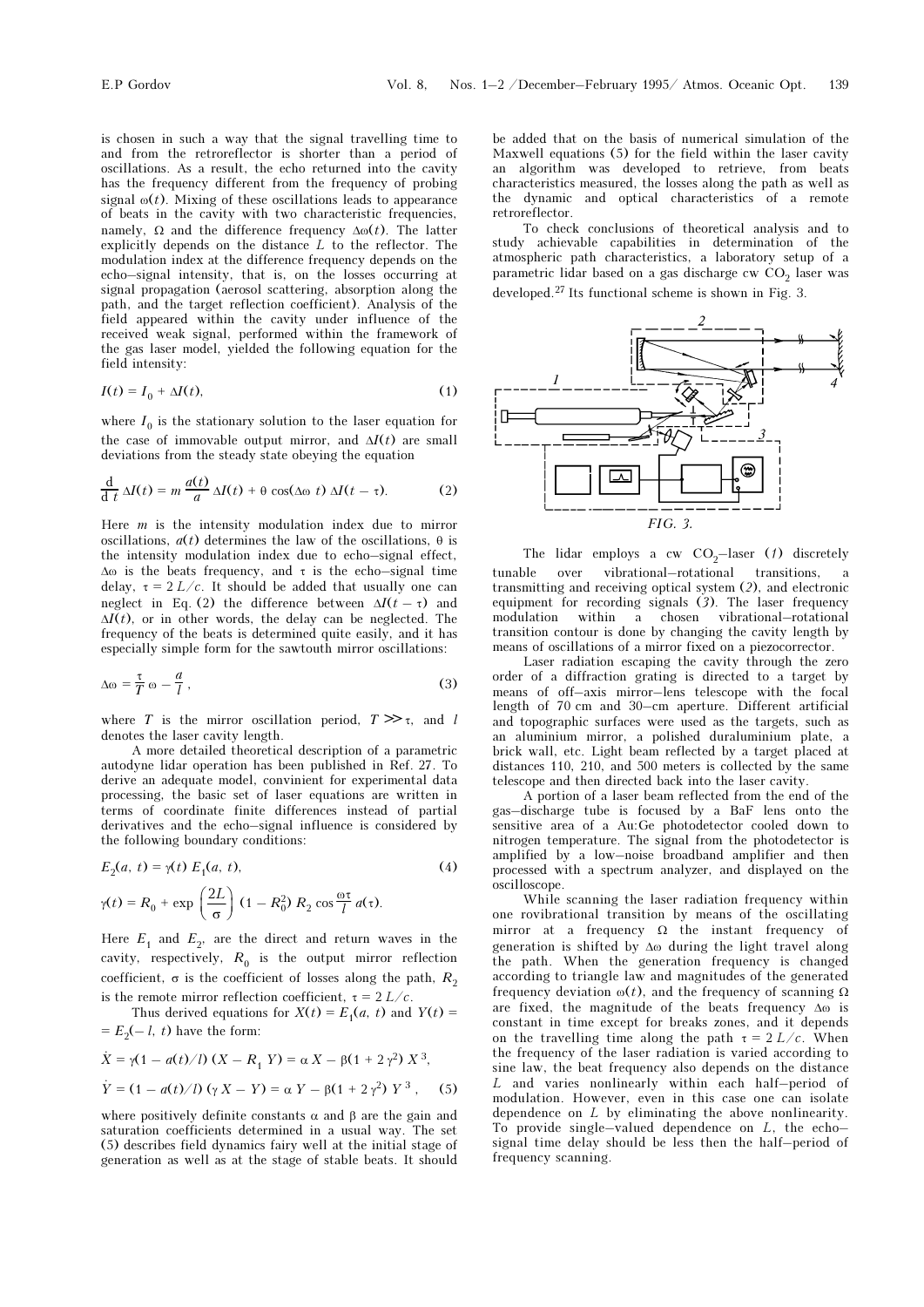140 Atmos. Oceanic Opt. /January–February 1995/ Vol. 8, Nos. 1–2 E.P Gordov

In the experiments<sup>28</sup> the frequency of modulation varied from 50 to 200 KHz and the resulting laser radiation frequency was tuned within  $10-20$  MHz range. Figures  $4a$ and b show oscilograms of the laser intensity beats obtained when the signal reflects from immovable target at a distance 100 and 210 meters from the lidar. Here one can see the beat break at the extreme points of a sine modulation function. When the frequency was modulated following the saw–tooth function the breaks if any were significantly smaller. It is caused by existence of the dependence of the beat frequency on time at the vicinity of the extreme points which is weak in the first case and strong in the second one. The oscillograms were taken under favorable atmospheric conditions, i.e., after sunset and in the absence of wind.

The wind and an atmospheric turbulence are basic factors determining fluctuation characteristics of radiation reflected from the mirror. To decrease the atmospheric turbulence influence on determination of the path length from measured beat frequency, the laser frequency modulation period should be chosen smaller than the characteristic time of the atmospheric fluctuations.

To determine the maximum achievable sensitivity of the parametric autodyne  $CO<sub>2</sub>$  lidar, the setup was a little bit modified. A stabilized  $CO<sub>2</sub>$  laser operating by the transition  $P(20)$  of the band  $001-100$  was employed to this end. The probing beam outgoing through the zero order of a diffraction grating was directed to a target, whose reflection or scattering should be measured, by means of a collimator. A polished aluminium plate was used as the target. It moves either periodically or with a constant velocity. In the first case the target was mounted on a piezocorrector which was oscillated by a sound generator that allowed one to choose desired frequency and amplitude of the oscillations. In the second case the target was mounted on a cart moving with the chosen velocity along the laser beam propagation direction.



FIG. 4.

The resonance frequency behavior of the modulation index at the frequency of modulation at a fixed magnitude of the echo–signal was found experimentally. The maximum signal is observed at the target velocity  $V \approx 28$  cm/s, the relevant frequency is equal to 54.3 KHz. The resonant maximum magnitude decreases with increasing relative magnitude of the gain minus losses (discharge current) while the resonant frequency becomes larger. The minimum detectable reflection for per 1 Hz wideband amounts to  $R_{\text{min}}/\Delta f = 7.3 \cdot 10^{-17} \text{ Hz}^{-1}$ which corresponds to sensitivity to the returned into the cavity power  $(P_{reff})_{\text{min}} = 3.65 \cdot 10^{-17} W / Hz$ , the latter is only one order smaller than the threshold sensitivity of laser calculated for optimum parameters.

### 4. MULTYPURPOSE PARAMETRIC AUTODYNE CO<sub>2</sub> LIDAR

The above autodyne  $CO<sub>2</sub>$ -tunable–laser–based lidar can also be used in an ordinary longpath absorption DIAL gas analysis of the atmosphere. In particular, the ethylene concentration measurements were performed along the path 0.2–1 km long and minimum detectable ethylene concentration was as low as  $0.83 \text{ mln·m}^{-1}$ .

This fact stimulated us to start a design of a multy– functional lidar aimed at performing gas analysis as well as at determination of remote retroreflector optical and dynamic characteristics. Now the stage is reached when laboratory experiments are run with a laboratory version of the setup. The lidar optical arrangement is shown in Fig. 5.



As usual, the reflected beam is directed into the laser cavity. The frequency modulated signal is used to determine the distance to the reflector and its dynamic characteristics. As a result, the target velocity and the distance to it are extracted from fine structure of the intensity beats of the intracavity field. To perform the gas analysis, a quickly tunable  $CO<sub>2</sub>$  laser is used. It consists of an active element  $1$ , an iris  $2$ , a diffraction grating  $3$ , a modulator 2 for quick wavelength switching, and two mirrors 5 and 6 mounted on peizoceramics. The probing signal escaping the cavity through the zero order of a diffraction grating 3 is directed by a mirror 8 into the transcieving Cassegrainian telescope 9 and 10. The collimated beam is sent to the reflector 11, and the echo– signal is returned back into the active element. Oscillations of mirrors 5 and 6 modulate both laser modes what results in the frequency shift being proportional to the distance to the target and its velocity. Comparison of losses in and off the chosen spectral line allows one to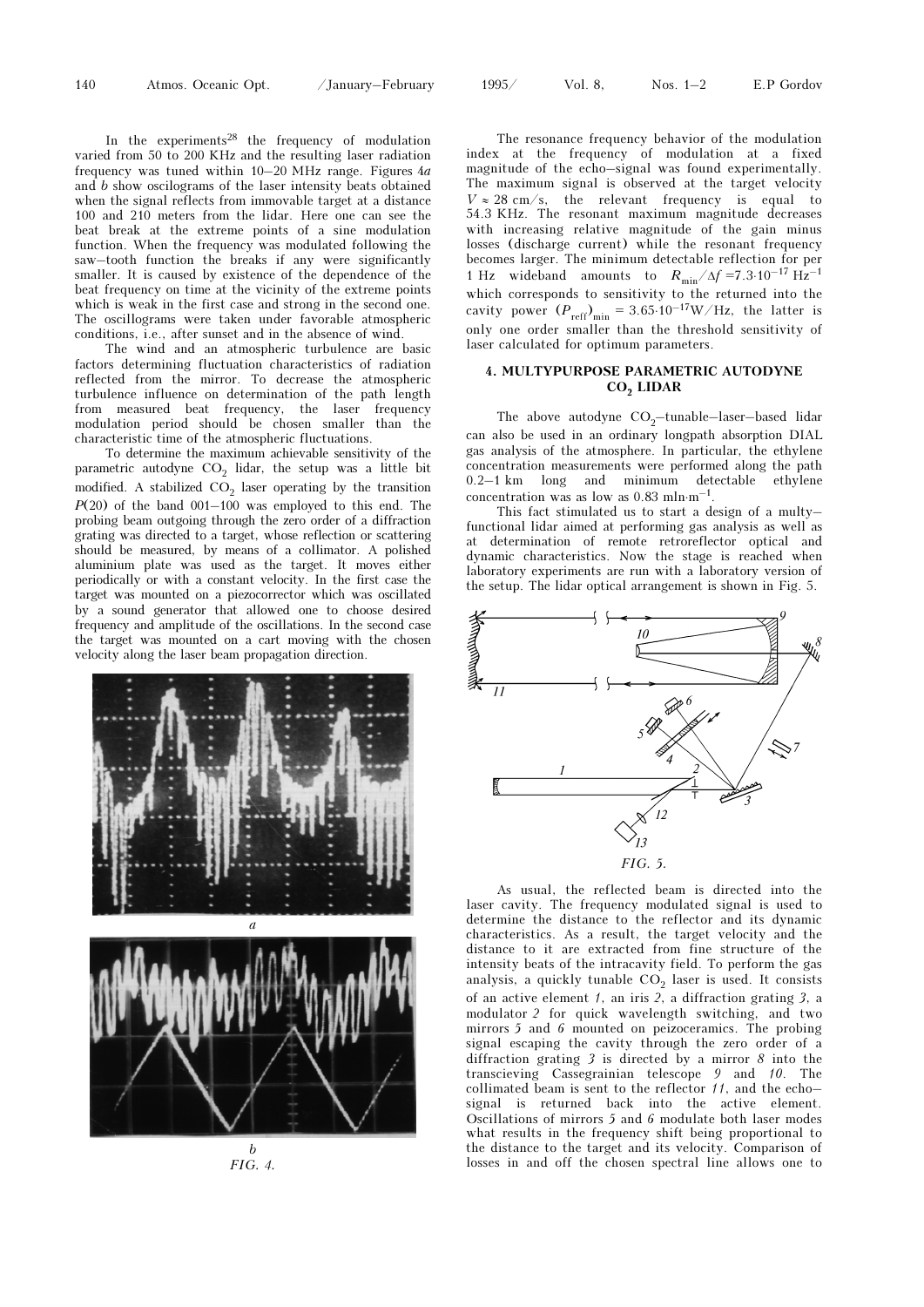determine a concentration of a gas under study. To avoid the influence of atmospheric turbulence, the frequency of wavelength switching was chosen of 180 Hz

To obtain information on dynamic and optical characteristics of a target, another mode of lidar operation is used. According to the program a stepper motor places the modulator  $\overline{4}$  into the position allowing cw generation by one of the modes. Measurements of the amplitude and frequency of the beats caused by the reflected signal permit one to determine relative reflection coefficient at the chosen wavelength and velocity of the target.

An additional possibility of determining optical properties of a target exists owing to the fact that the Brewster window transmits only linearly polarized field while its depolarized component is sent to the photodetector 13. If a quarter–wave plate 7 is placed into the lidar channel then the signal reaching the photodetector will be proportional to the polarized component of the echo–signal. In such a way a polarization characteristics of the target can be determined.29 Namely these data are of importance for detection of oil spills and searching mineral deposits.

# 5. HYBRID AUTODYNE CO<sub>2</sub>-LIDAR

In spite of high sensitivity of a cw  $CO<sub>2</sub>$ -laser–based signal detection, this application of lidars meets some obstacles limiting the lidar operation range. Moreover, the very idea of the autodyne lidar based on a cw laser has an intristic contradiction since the stronger is the influence of a weak echo on the strong intracavity field the stronger are distortions of the probing signal. In particular, operation of the laser near the threshold where the sensitivity to the echo is maximum $13$  leads to weak probing signal generation and, as a consequence, to small distance of sounding.

At the same time, lidars based on pulsed lasers enjoyed privileges for number of applications since here the distance determination is a mere measurement of the travelling time, and use of short pulses allows one to deal with strong sounding fields which does not initiate nonlinear interactions in the atmosphere. The positive features of both approaches can be combined if a hybrid  $CO_2$  laser  $^{30}$  is used in the autodyne lidar. In hybrid laser the cw and pulsed sections with the active medium are placed into the same cavity. Such a configuration is employed to amplify the chosen longitudinal mode<sup>31</sup> and actively used in heterodyne lidars. Preliminary results show that it can be used in the autodyne lidars to enhance their sensitivity.

A geometry of a hybrid lidar is shown in Fig. 6. The mode volume is restricted by the aperture of the pulse gain section in a way to generate the  $TEM_{00}$  mode only. The cw gain section is placed at the rear side of the cavity. The pulsed section at the atmospheric pressure is placed at the front end of the cavity and pumped with an electron beam. When the cw section is pumped, radiation pulse characteristics are changed. Since the whole system is above the threshold yet the delay between the electron pump and the pulse nearly disappears. Pulse duration increases as well. This type peculiarities were observed earlier in studies of hybrid  $CO<sub>2</sub>$  laser operation.<sup>32-35</sup>



A set of laboratory and atmospheric experiments was performed using this installation. We started with the case when the system operated with nonpumped cw section. A typical signal is shown in the upper part of Fig. 7. In the left part of the figure the output pulse is shown while its echo is readily seen to the right. When the cw section was switched on the signal detected from the echo grew. Typical situation is shown in the Fig. 8. Apparent decrease of the round travel time is caused by the fact that in the second case the echo is formed by the leading edge of the sounding pulse. Thus the hybrid autodyne lidar significantly amplifies the echo–signal.

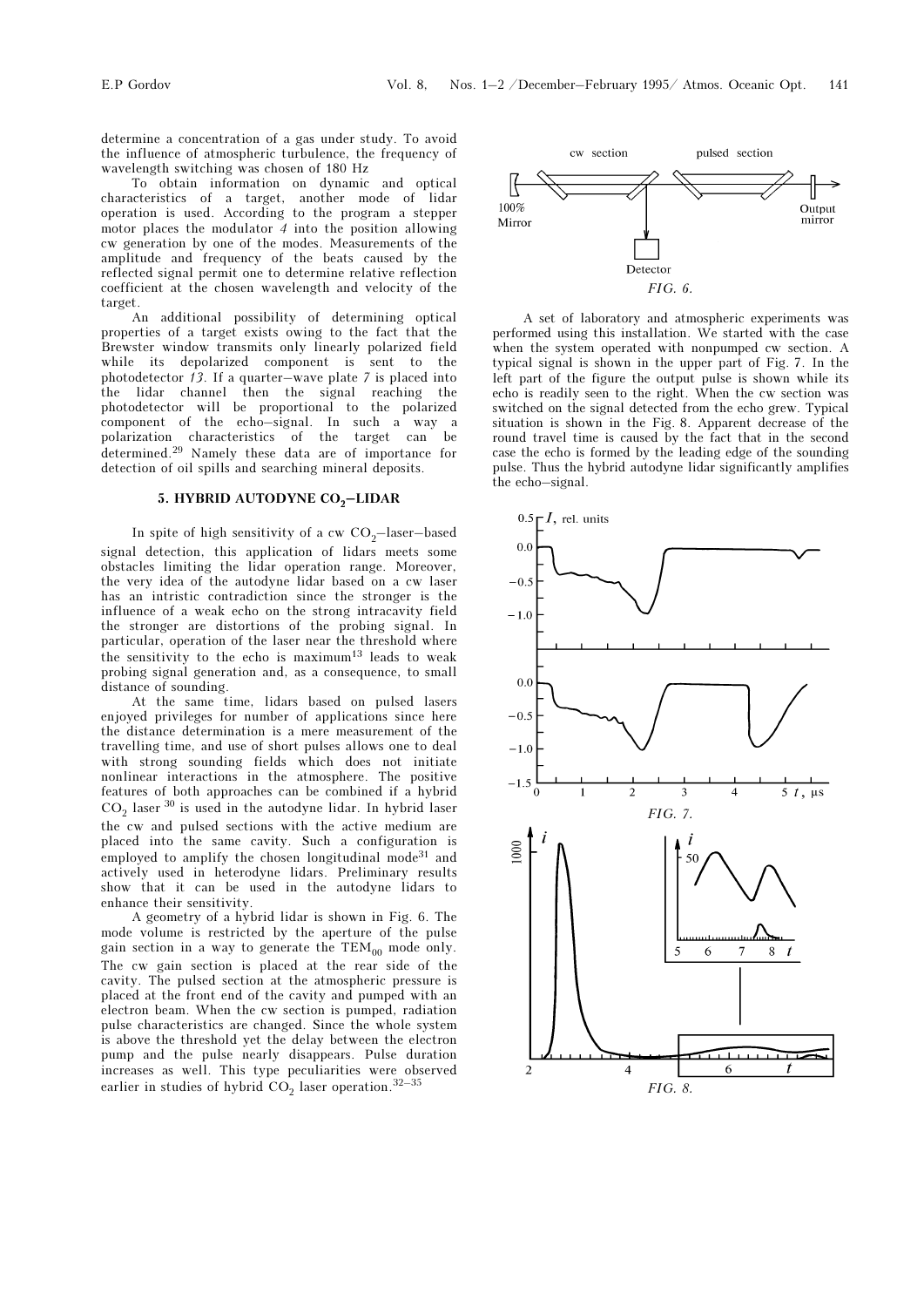142 Atmos. Oceanic Opt. /January–February 1995/ Vol. 8, Nos. 1–2 E.P Gordov

Simple estimates show that thus detected signal is at least one order of magnitude larger than the signal measured direct detection. This circumstance makes the configuration suggested promising for foregoing study from the standpoint  $\overrightarrow{0}$  applications as well as for energy redistribution in the hybrid laser cavity under the influence of the echo–signal returned into it.

The known model<sup>33</sup> of a pulsed  $CO<sub>2</sub>$  laser was used for numerical simulation of the hybrid laser reaction on the echo injected into the resonator.36 Several approximations were adopted in calculations. First, influence of the cw section on the process of signal reception was not considered since its main role is selection of a single mode at the initial stage of the pulse generation, and only shape of the leading edge of a pulse depends on it. Second, we neglect a phase time evolution for the signal as well as for its echo. The latter can not be done for sounding along turbulent paths and for wind or the retroreflector velocity measurements.

The system of equations describing the pulsed  $CO<sub>2</sub>$ laser is as follows

$$
\frac{di}{dt} = -\frac{i}{T_0} + \sigma c \, i(n_a - n_b) + \frac{n_a \sigma c}{V} + T^2 \Delta v \sqrt{i(t - \tau)} \, i(t),
$$
\n
$$
\frac{dn_a}{dt} = -c \, i(n_a - n_b) + g_c \, n_c - (g_a + g_c) \, n_a + W_a,
$$
\n
$$
\frac{dn_b}{dt} = c \, i(n_a - n_b) + g_a \, n_a - g_b \, n_b + W_b,
$$
\n
$$
\frac{dn_c}{dt} = g_c \, n_a - (g_c - g_{c0}) \, n_c + W_c.
$$
\n(6)

Here *i* is the laser radiation intensity,  $n_a$ ,  $n_b$ , and  $n_c$  are populations of the upper and lower levels of  $CO<sub>2</sub>$  and N<sub>2</sub> molecules, respectively,  $\sigma$  is a cross section of stimulated emission,  $g_a$ ,  $g_b$ ,  $g_c$ , and  $g_{c0}$  are relaxation constants of CO<sub>2</sub> and  $N_2$  molecules,  $W_a$ ,  $W_b$ , and  $W_c$  are pump energies of relevant levels,  $V = 100 \text{ cm}^3$  is the cavity volume,  $T_0$  is the lifetime of the photon in the cavity,  $T = 0.1$  is the transmission coefficient of the output mirror, Δν is an intermode frequency, c is the light speed, and  $\tau$  is the time delay of the echo–signal. Numerical values of the constants were chosen the same as in Refs. 30–32. As the initial conditions we take the following:

$$
i(0) = 0, n_j(0) = n_j^0, j = a, b, c,
$$

where  $n_j^0$  are the molecular level populations under standard atmospheric pressure and room temperature.

When influence of the echo–signal is not considered, Eqs. (6) lead to the solution coinciding with that found in Refs. 33–35. While performing simulations with the echo, the delay time was chosen to be not larger than pulse duration (about 10 μs), but so that it allows the echo to act on the pulse tail. Under such a condition the changes in the pulse shape were limited by two features, namely, bell–like maximum appears in the tail whose shape does not repeat the echo, and the response intensity is significantly higher than the echo. One of the typical results is shown in Fig. 8. It should be added that considering short delay times does not mean that such procedure of the echo detection is limited by short distances only, since for large delay times one can detect the echo on the pulses periodically generated by the laser. It means that the range limitation for hybrid lidar on  $CO<sub>2</sub>$  laser is determined by the SNR of the echo.

Since solid state lasers are widely employed in lidar nowadays37 we have investigated the possibility of constructing a cw–pulsed autodyne lidar based on Nd:YAG lasers. Exact copy of the above hybrid scheme<sup>20</sup> can not be used here because of a decrease in the pulse power caused by nonlinearity of losses within the resonator. To avoid this obstacle, the lidar optical scheme was modified as shown in Fig. 9. In this case we deal with optically coupled pulsed and cw lasers instead of the hybrid one. The configuration suggested allowed experimental analysis of the echo–signal after its intracavity amplification and mixing. Preliminary results show good prospects of the work in this direction.<sup>38</sup>



### FIG. 9.

#### **CONCLUSIONS**

Thus, we have shown that use of a laser as a detector of weak optical signals gives some advantages to the autodyne lidars. One of them is high noise immunity caused by the fact that the laser reacts only on those optical signals which appears within the active medium gain contour. Important role play the fact that while receiving the signal by a laser the photodetector operates significantly above the shot noise level which allows one to neglect its influence. Here one can avoid the typical, for a conventional lidar, problem of large variation of a signal level at the detector.

High sensitivity of laser detection together with the above advantages makes it competitive with the heterodyne detection. It should be added that in autodyne systems the alignment of wave fronts of local oscillator and the echo, which is quite a technical problem, in heterodyne detection takes place automatically.

Important for applications is also a possibility of constructing multipurpose systems based on parametric autodyne lidar. Such systems would allow one to determine simultaneously the optical and dynamic characteristics of remote retroreflectors and perform gas analysis.

It should be noted that considered in the paper use of a hybrid laser as a detector significantly improves characteristics of the laser detection and opens up possibilities for novel atmospheric optics applications of this type of detection.

In conclusion, it should be added that in the course of this study a more general approach to the problem became evident. In fact, the laser detection provides a possibility of transforming an optical characteristics of weak signal into another set of optical characteristics of laser radiation, and such a detection takes place without intermediate transformation into electric signals. Prospects for the progress in understanding of this looks especially attractive in connection with the progress achieved in optical computers and optical communications.